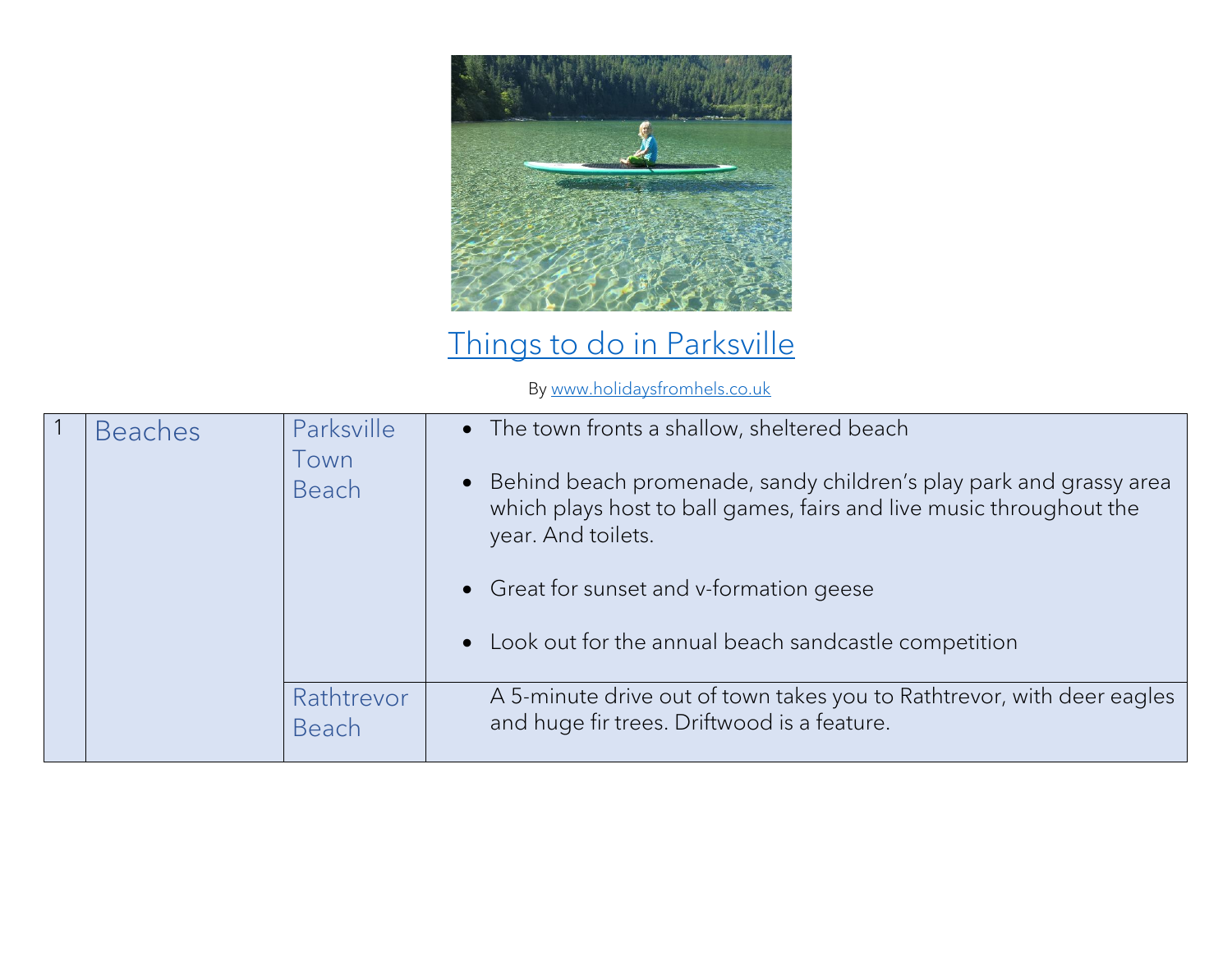|                |                    | Pipers'<br>Lagoon                | A 30-minute drive down the coast will take you to Pipers' lagoon<br>where the burnt orange trees twist themselves in to complicated den<br>areas, and boats lazily drift past. |
|----------------|--------------------|----------------------------------|--------------------------------------------------------------------------------------------------------------------------------------------------------------------------------|
|                |                    | Miracle<br>Bay                   | An hour north of town you arrive at the isolated Miracle Bay beach<br>with surely the world's largest driftwood for playing on.                                                |
|                |                    | Tofino                           | 2 and half hours across the back of the island takes you to the west<br>coast, and wild, surfing Tofino, which faces the brunt of the Pacific<br>waves, winds and weather.     |
| $\overline{2}$ | Cathedral<br>Grove |                                  | See the oldest, tallest, widest trees at nature's own Cathedral, where the sun shines<br>through the canopy as if through real church windows.                                 |
|                |                    |                                  | An easy 30-minute board-walked stroll through Douglas Fir and Red Cedar takes you to<br>the star of the copse - at 800 years, the oldest tree in the woods.                    |
| 3              | <b>Markets</b>     | Errington<br>Market              | The weekly <b>Errington farmers' market</b> with knitwear-clad trees is set in<br>a woodland idyll and sells hand-crafted jewellery and incredible<br>produce                  |
|                |                    | Craig<br><b>Street</b><br>Market | Craig Street Market runs weekly throughout the summer. Market stalls<br>stretch out over several streets, filled with music, food and home-<br>made trinkets                   |
|                |                    | Coombs<br>Market                 | • A collection of shops selling eclectic items, from 15-foot high stone<br>Buddhas to artisan homewares.<br>The ice cream shop sells any flavour you care to name.             |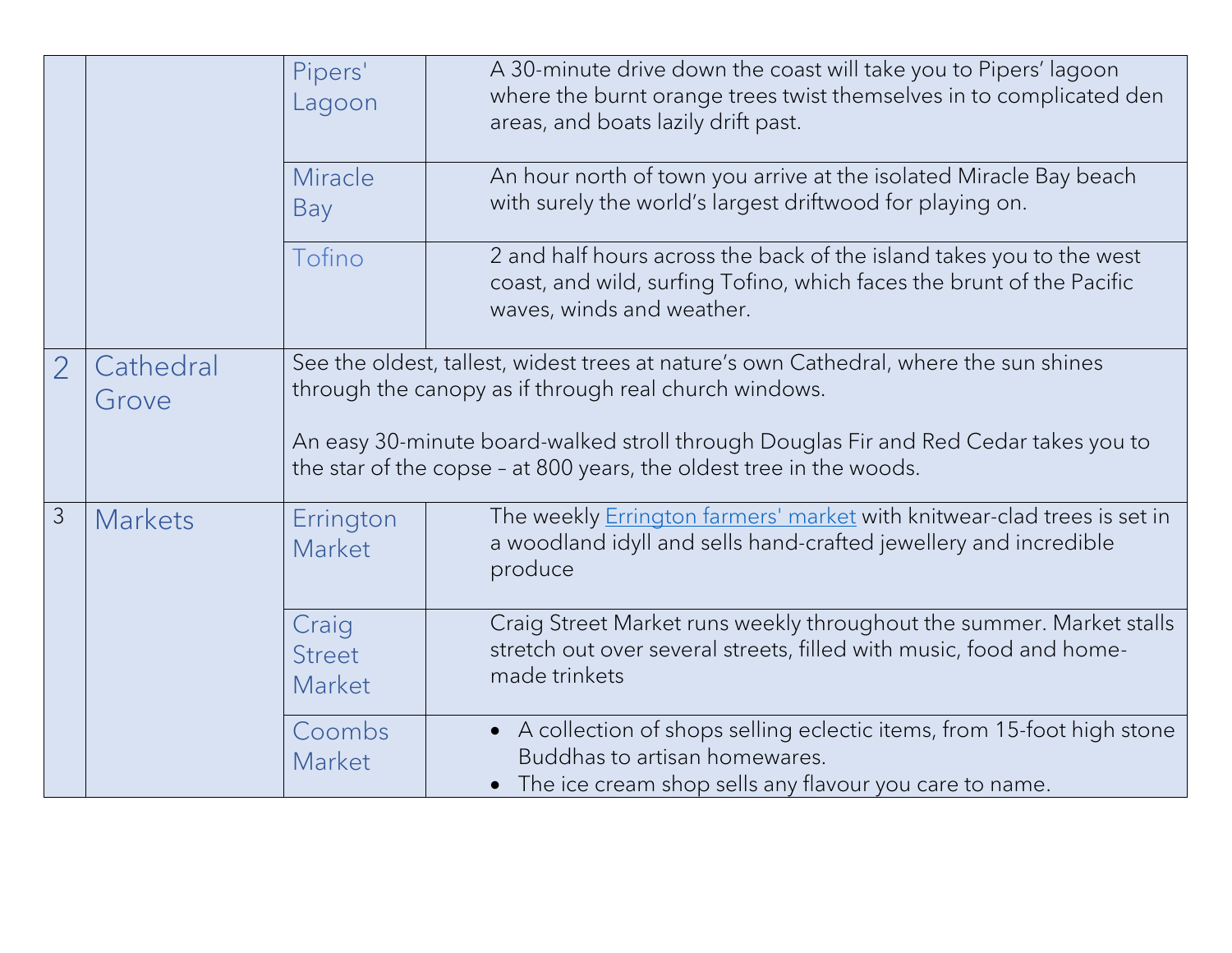|                |                                                  | Don't miss the goats on top of the turfed shop roof at the Old<br>$\bullet$<br><b>Country Market.</b>                                                                                                           |  |
|----------------|--------------------------------------------------|-----------------------------------------------------------------------------------------------------------------------------------------------------------------------------------------------------------------|--|
| $\overline{4}$ | Horseriding                                      | Don traditional Canadian riding boots and head off in convoy into the sun dappled<br>dusty woods at Tiger Lily Farm.                                                                                            |  |
|                |                                                  | After the trail, have a play with the farm animals in the petting zoo area.                                                                                                                                     |  |
| 5              | <b>Top Bridge</b><br><b>Park River</b><br>tubing | A stretch of emerald creek, with white water just deep enough to go tubing. Or drift<br>gently through the deeper water round the corner under "The Nose", a rock jutting<br>out about 25 feet above the water. |  |
| 6              | Wildlife<br>Recovery<br>Centre                   | This wildlife sanctuary has a country artisan vibe with ramshackle wooden<br>buildings, and mysterious faces floating in the ground.<br>Watch bears being fed and birds of prey in the displays.                |  |
|                |                                                  |                                                                                                                                                                                                                 |  |
|                | Cameron<br>Lake                                  | With unfeasibly clear water, this lake is a perfect place to swim or paddle away an<br>afternoon                                                                                                                |  |
| 8              | Englishman<br><b>River Falls</b>                 | A 30-minute drive from Parksville, mossy trees, ancient woodland, rushing waterfalls<br>and a clear swimming creek make Englishman River Falls Provincial Park a winner                                         |  |
| 9              | <b>Summer Fairs</b>                              | • Funfair rides<br>Coombs Country<br>Fair<br>Farm animals<br>Horse trials<br>Zucchini racing                                                                                                                    |  |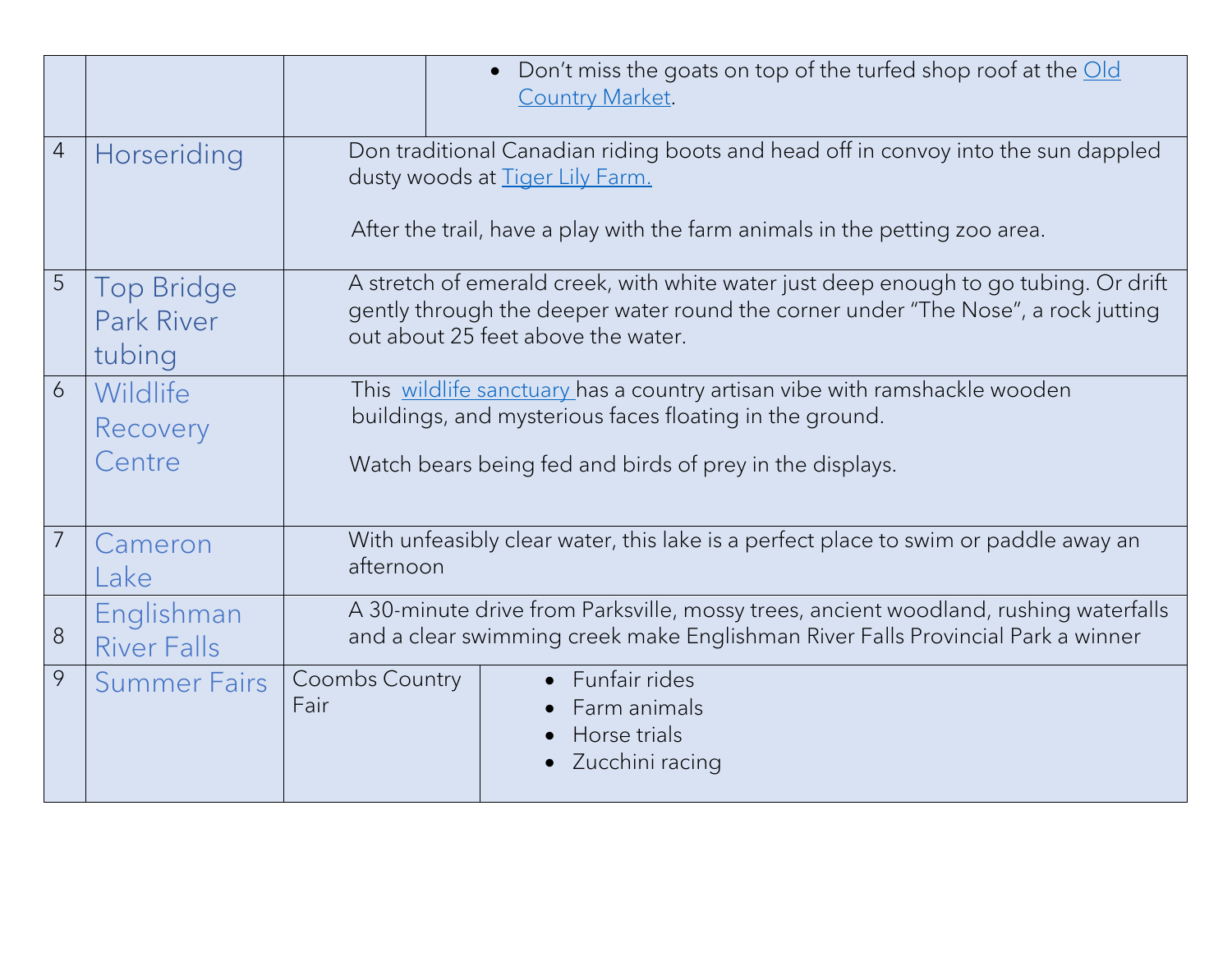|                                | a proper Canadian County fair day out at the annual Coombs<br><b>Agricultural Fair.</b>                                                                                                           |
|--------------------------------|---------------------------------------------------------------------------------------------------------------------------------------------------------------------------------------------------|
| <b>VIEX Nanaimo</b>            | • Live wrestling<br>Padded gladiator combat<br>Zorbing football<br>Live music<br>• Large funfair rides<br>all the fun of the fair at this large annual event                                      |
| Parksville Kidsfest            | • Bouncy castles,<br>Electronic rodeos<br>Hammer swinging<br>Climbing walls<br>all at this annual child-friendly even behind the town beach<br>\$5 for an armband and you are set for the day     |
| Errington "Hi<br>Neighbor" Day | Huge pancake breakfasts prepared by the local fire brigade<br>Live country music<br>Ladies in traditional costume<br>Fancy dress parade<br>Crafts<br>Market<br>Circus skills<br>• Zucchini racing |